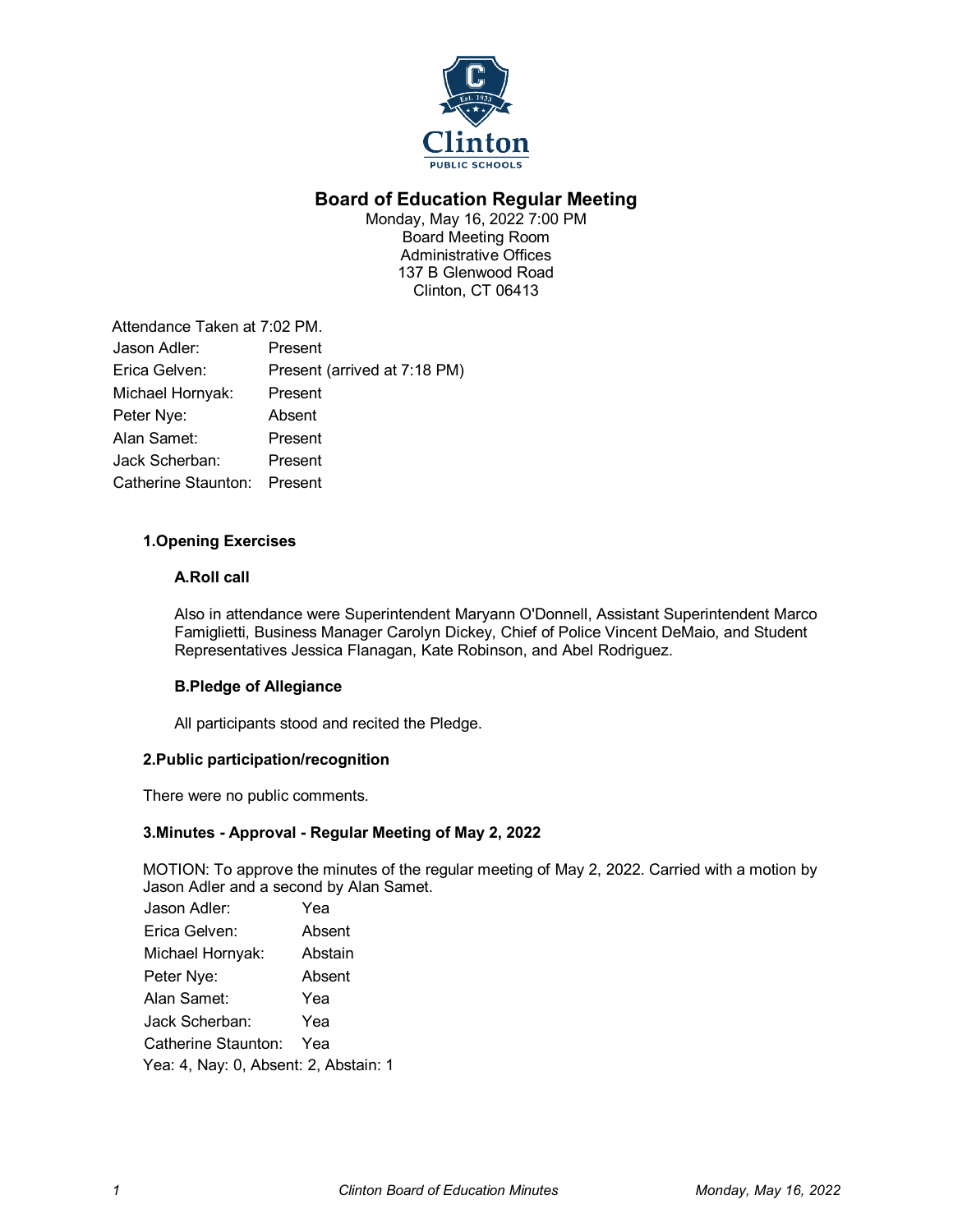#### **4.Communications**

There were no communications.

#### **5.Report of Student Representatives**

J. Flanagan reported on activities at Morgan, including the recent National Honor Society inductions and tonight's inductions for the Technical National Honor Society. AP testing has concluded and elections for student government are ongoing. Students in grades 9-11 had, or will have, class field trips to Bushy Hill and 12th graders will be going to Six Flags. Junior and senior prom have already happened and there was a good turnout. Spring sports are winding down with several teams and individuals qualifying for the upcoming Shoreline Conference and State competitions.

A. Rodriguez reported that the Eliot Pasta Night was a success. Dodge ball tournaments for the lower and upper academies are coming up and students are happy to have these back. Band and chorus have concerts this week and field trips to the Mystic Seaport and Holiday Hill will be taking place this month.

At Joel, K. Robinson reported that SBAC testing had concluded. There is a concert for chorus and band students this week and many classes are taking part in virtual field trips in the next few weeks.

#### **6.Administrative Reports**

#### **A.Administrators, Program Directors and Teachers**

#### **1.General Update**

#### **B.Assistant Superintendent's Report**

#### **1.General Update**

M. Famiglietti reported that the state summative assessments are just about finished, with only make-ups necessary for those students who were absent during testing. SAT scores were released with students doing well overall. Last week during professional development, most teachers focused on curriculum acceleration plans for the remainder of the year. Some teachers received more specialized PD, such as Fundations for grade 3 and high school algebra teachers. On June 7th, there will be an Engineering Suite Open House at Morgan, highlighting offerings and the partnership with Goodwin University and local advanced manufacturers. On June 8th, there will be an informational session for those students in grades 1-4 that have been invited to join the bilingual classroom next school year with child care provided by volunteers. M. Famiglietti also reported that about 40 families have expressed interest in the Summer SAIL program. This program will be offered to students entering grades 1-4 and the afternoon camp portion is contingent upon the YMCA securing grant funding for the afternoon programming.

#### **C.Business Manager's Report**

#### **1.Bills Payable**

# **2.General Update**

C. Dickey reported that she expects there to be an approximate 2% operating budget surplus at the end of the fiscal year with the primary areas of savings attributed to salaries and benefits. Brief discussion on the non-lapsing accounts and types of expenditures from that account occurred.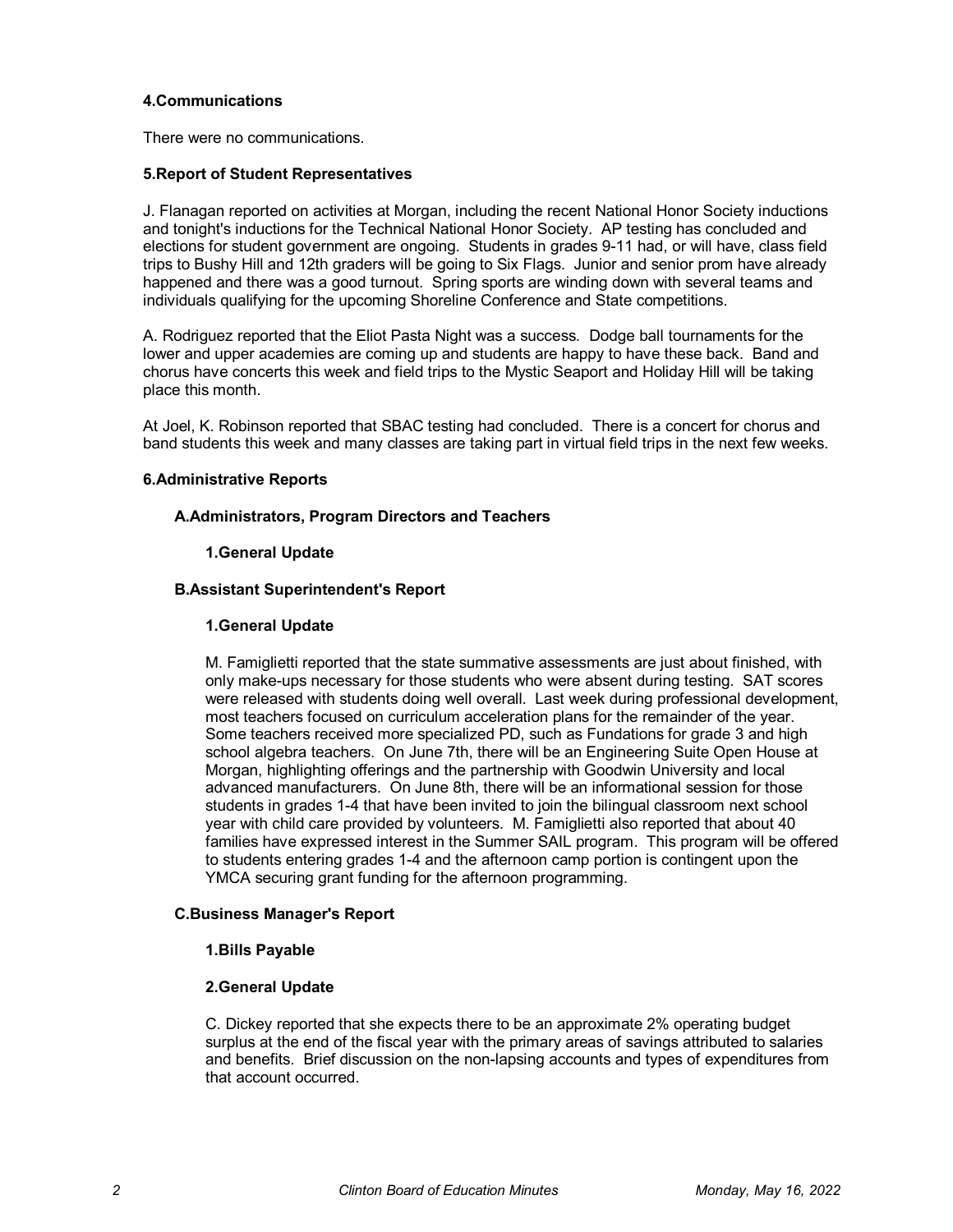### **7.Superintendent's Report**

#### **A.General Update**

M. O'Donnell noted the upcoming end-of-year events at the schools that Board members may want to attend. About 250 parent responses to the Strategic Planning survey were received and there will be an in-person Parent Strategic Planning Forum on Tuesday, May 24th.

Chairperson E. Gelven thanked senior Student Representatives Kate Robinson and Jessica Flanagan for their participation and presented them with a thank you gift on behalf of the Board.

#### **8.Reports of Board of Education Subcommittees and Special Committees**

#### **A.General Updates**

M. Hornyak reported on the recent meeting of the Buildings & Grounds Subcommittee and outlined ongoing projects. C. Staunton reported that the Wellness Subcommittee reviewed the WellSAT assessment and proposed policy revisions.

#### **9.Review and Possible Approval of Memorandum of Understanding re: School Resource Officer Program**

Chief of Police Vincent DeMaio was present to discuss the Memorandum of Understanding (MOU) for the School Resource Officer (SRO) Program. Chief DeMaio reaffirmed his commitment to the program and the importance of the position. M. O'Donnell noted that there is a great working relationship with the police department and while there has been an SRO for many years, it has never been formalized in a written agreement. The MOU will also be formally approved by the Board of Police Commissioners.

MOTION: To approve the Memorandum of Understanding between the Clinton Public Schools and the Clinton Police Department regarding the School Resource Officer Program. Carried with a motion by Michael Hornyak and a second by Jack Scherban.

| Jason Adler:              | Yea    |  |
|---------------------------|--------|--|
| Erica Gelven:             | Yea    |  |
| Michael Hornyak:          | Yea    |  |
| Peter Nye:                | Absent |  |
| Alan Samet:               | Yea    |  |
| Jack Scherban:            | Yea    |  |
| Catherine Staunton:       | Yea    |  |
| Yea: 6, Nay: 0, Absent: 1 |        |  |

# **10.Review and Possible Approval re: Purchase of Equipment for Eliot Food Service**

The Buildings & Grounds Subcommittee has reviewed the proposal and forwarded to the full Board for formal approval. The purchase of this equipment for the Eliot kitchen would reconfigure the flow of serving lines and will provide several enhancements, including the addition of a sandwich station. Funding for this purchase would come from the Eliot equipment food service account and not from operating funds. Brief discussion occurred on the food service accounts and the allowable balance carryover.

MOTION: To approve the expenditure of \$52,570.27 from the Eliot Equipment Food Service account for upgrades and additions to the Eliot kitchen. Carried with a motion by Jack Scherban and a second by Michael Hornyak.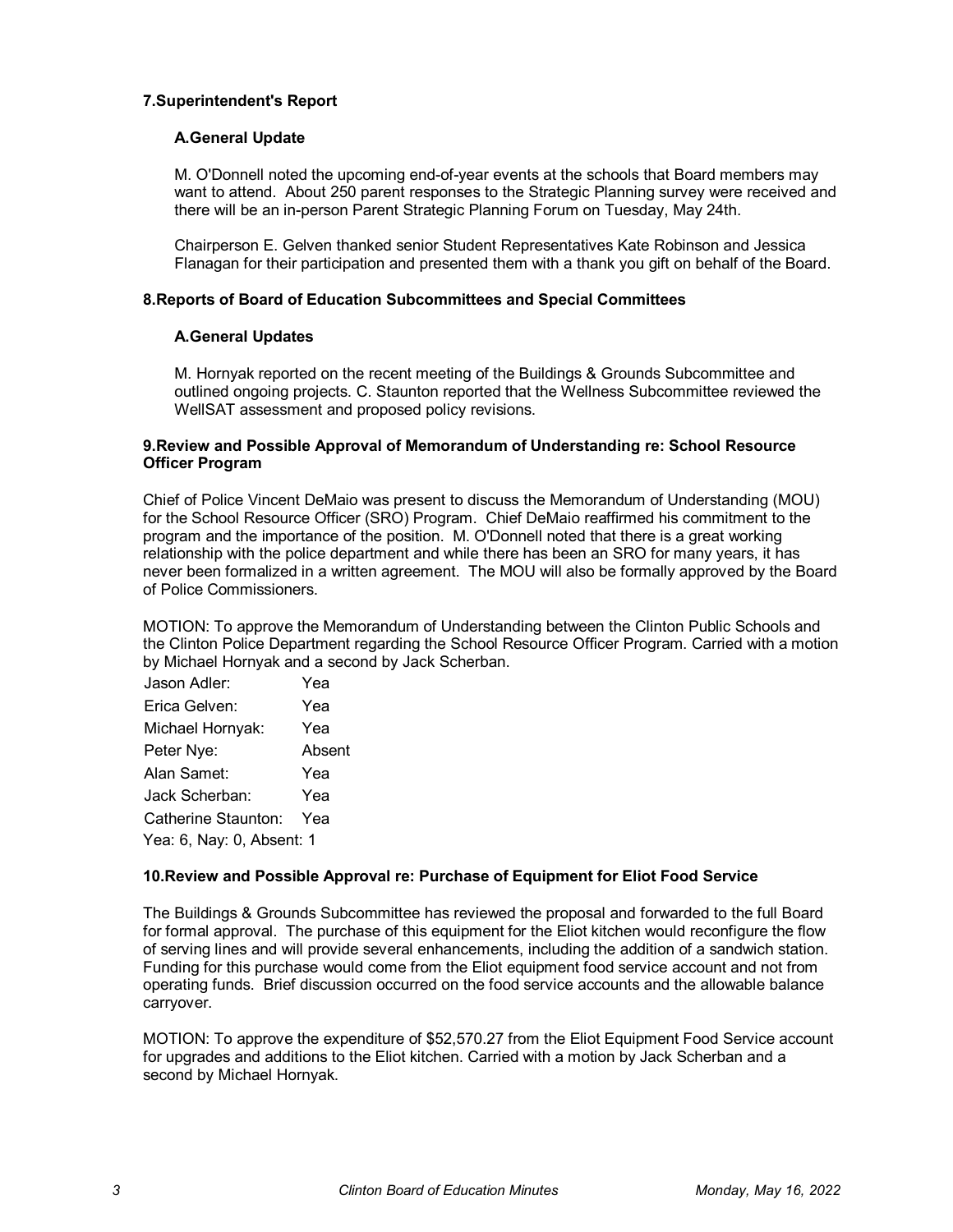Jason Adler: Yea Erica Gelven: Yea Michael Hornyak: Yea Peter Nye: Absent Alan Samet: Yea Jack Scherban: Yea Catherine Staunton: Yea Yea: 6, Nay: 0, Absent: 1

# **11.Discussion and Possible Approval re: Use of 2021-22 Operating Funds for Special Expenditures**

M. O'Donnell summarized the request, which consists of purchasing decodable texts for the Fundations program in grades K and 2 as well as the funding of Frontline Central for a three-year term.

The Fundations decodable texts will be utilized in grades K-3 and grant funding will be used to purchase the necessary materials for the other grade levels. These decodable texts consist of multiple titles and copies for each classroom teacher. Brief discussion occurred on the use of Fundations with the forthcoming reading curriculum from the state.

Frontline Central is proposed as the district continues refining human resource processes. This module would allow for online onboarding of employees and be utilized as an employee portal where certain records can be accessed. The funding request is for implementation costs and a three-year software license.

MOTION: To approve the expenditure of \$84,625 from the 2021-22 operating budget for the purchase of Geodes from Fundations and Frontline Central. Carried with a motion by Jason Adler and a second by Catherine Staunton.

| Jason Adler:              | Yea    |  |
|---------------------------|--------|--|
| Erica Gelven:             | Yea    |  |
| Michael Hornyak:          | Yea    |  |
| Peter Nye:                | Absent |  |
| Alan Samet:               | Yea    |  |
| Jack Scherban:            | Yea    |  |
| Catherine Staunton:       | Yea    |  |
| Yea: 6, Nay: 0, Absent: 1 |        |  |

# **12.Second Reading and Possible Adoption of Policies**

This is the second reading of these policies and there was no specific discussion related to any of these revisions.

MOTION: To adopt revised policies #1331, #4305, #5113, #5127, #5129, #5164, #9000, #9010, #9120, #9121, #9123, #9124, #9130, #9220, #9250, #9270, #9272, #9311, #9312, #9313, #9314, #9321, #9322, #9323, #9325, #9326, and #9327 as presented. Carried with a motion by Jason Adler and a second by Jack Scherban.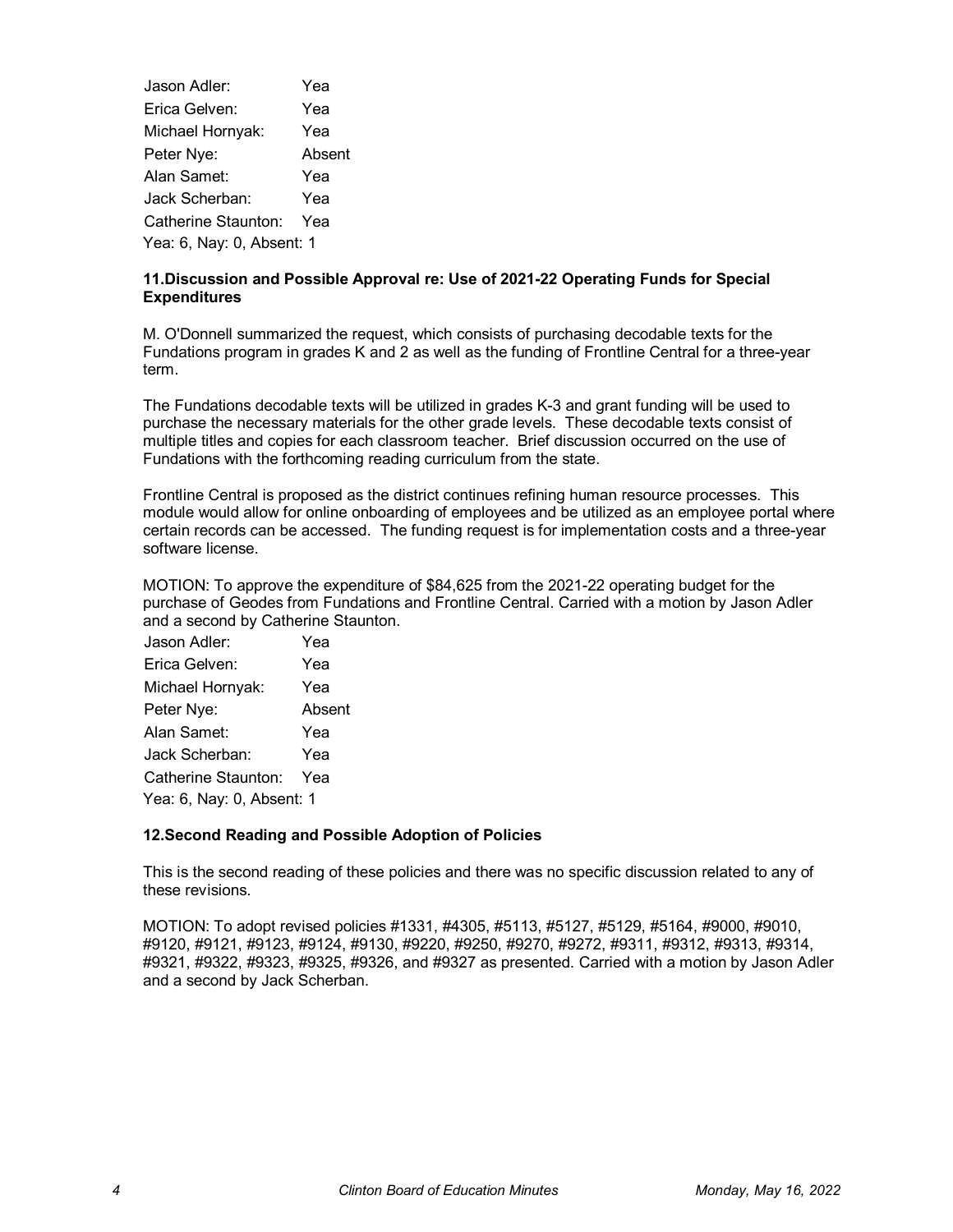Jason Adler: Yea Erica Gelven: Yea Michael Hornyak: Yea Peter Nye: Absent Alan Samet: Yea Jack Scherban: Yea Catherine Staunton: Yea Yea: 6, Nay: 0, Absent: 1

# **A.#1331 Prohibition Against Smoking**

**B.#4305 Alcohol, Tobacco and Drug-Free Workplace**

**C.#5113 Attendance, Truancy and Chronic Absenteeism**

**D.#5127 Drug and Alcohol Use by Students**

**E.#5129 Chemical Health for Student Athletes**

**F.#5164 Graduation Requirements**

**G.#9000 Role of Board and Members**

**H.#9010 Transaction of Business**

**I.#9120 Officers**

**J.#9121 Official Duties - Chairperson**

**K.#9123 Official Duties - Secretary**

**L.#9124 Removal of Board Officers**

**M.#9130 Committees**

**N.#9220 Oath of Office**

**O.#9250 Reimbursement of Board Members' Expenses**

**P.#9270 Code of Conduct for Board Members**

**Q.#9272 Conflict of Interest**

**R.#9311 Formulation, Adoption, Amendment of Policies**

**S.#9312 Formulation, Adoption, Amendment of Bylaws**

**T.#9313 Formulation, Adoption, Amendment of Administrative Regulations**

**U.#9314 Suspension of Policies, Bylaws and Regulations**

**V.#9321 Time, Place and Notification of Meetings**

**W.#9322 Public and Executive Session**